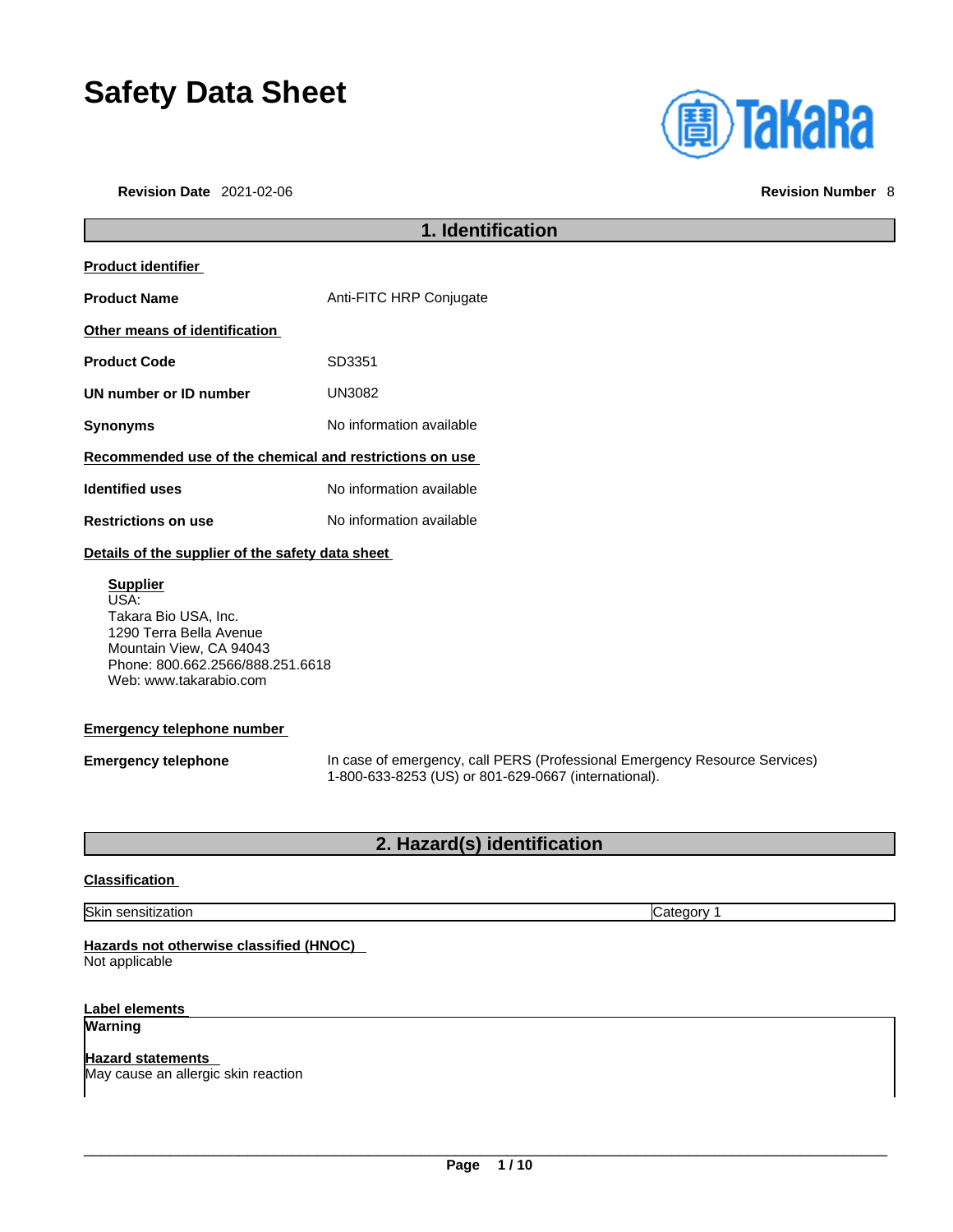

#### **Precautionary Statements - Prevention**

Avoid breathing dust/fume/gas/mist/vapors/spray Contaminated work clothing must not be allowed out of the workplace Wear protective gloves

#### **Precautionary Statements - Response**

Specific treatment (see .? on this label) IF ON SKIN: Wash with plenty of water and soap If skin irritation or rash occurs: Get medical advice/attention Wash contaminated clothing before reuse

#### **Precautionary Statements - Disposal**

Dispose of contents/container to an approved waste disposal plant

#### **Other information**

Causes mild skin irritation. Toxic to aquatic life with long lasting effects. Toxic to aquatic life.

#### **3. Composition/information on ingredients**

#### **Substance**

Not applicable.

#### **Mixture**

| name<br>Tiical                         | <b>NC</b>       | Weight-% | secret<br>้ลด |
|----------------------------------------|-----------------|----------|---------------|
| $C$ $C$ $C$ $C$ $T$<br>TRADE<br>OEURE. | ≞secret<br>rade | ັັ       |               |

| 4. First-aid measures                                       |                                                                                                                                         |
|-------------------------------------------------------------|-----------------------------------------------------------------------------------------------------------------------------------------|
| <b>Description of first aid measures</b>                    |                                                                                                                                         |
| <b>General advice</b>                                       | Show this safety data sheet to the doctor in attendance.                                                                                |
| <b>Inhalation</b>                                           | Remove to fresh air.                                                                                                                    |
| Eye contact                                                 | Rinse thoroughly with plenty of water for at least 15 minutes, lifting lower and upper eyelids.<br>Consult a physician.                 |
| <b>Skin contact</b>                                         | Wash with soap and water. May cause an allergic skin reaction. In the case of skin irritation<br>or allergic reactions see a physician. |
| Ingestion                                                   | Clean mouth with water and drink afterwards plenty of water.                                                                            |
| Most important symptoms and effects, both acute and delayed |                                                                                                                                         |
| <b>Symptoms</b>                                             | Itching. Rashes. Hives. Prolonged contact may cause redness and irritation.                                                             |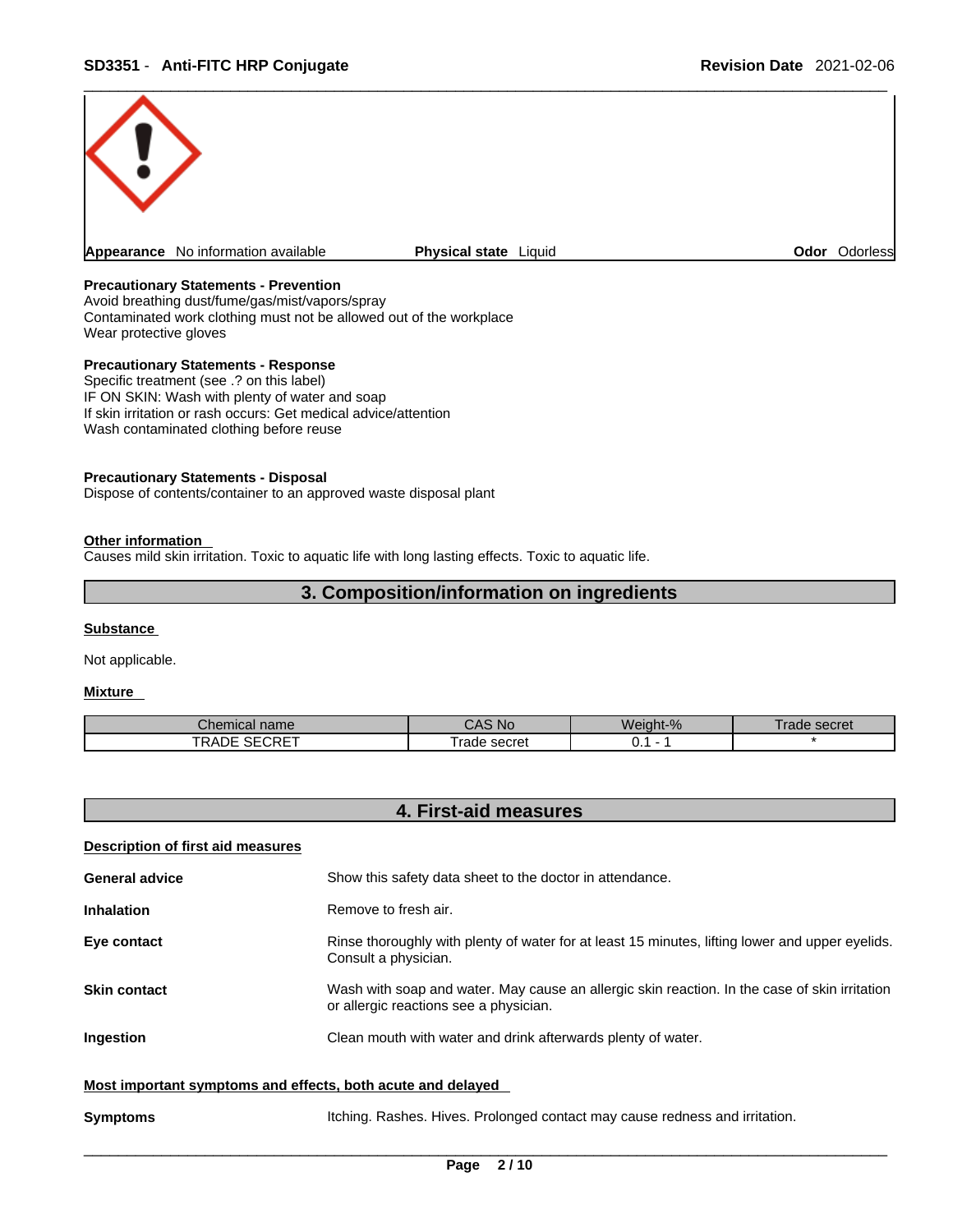#### **Indication of any immediate medical attention and special treatment needed**

**Note to physicians** May cause sensitization in susceptible persons. Treat symptomatically.

|                                                                 | 5. Fire-fighting measures                                                                                                             |
|-----------------------------------------------------------------|---------------------------------------------------------------------------------------------------------------------------------------|
| <b>Suitable Extinguishing Media</b>                             | Use extinguishing measures that are appropriate to local circumstances and the<br>surrounding environment.                            |
| <b>Large Fire</b>                                               | CAUTION: Use of water spray when fighting fire may be inefficient.                                                                    |
| Unsuitable extinguishing media                                  | Do not scatter spilled material with high pressure water streams.                                                                     |
| Specific hazards arising from the<br>chemical                   | Product is or contains a sensitizer. May cause sensitization by skin contact.                                                         |
| <b>Explosion Data</b><br>Sensitivity to mechanical impact None. |                                                                                                                                       |
| Sensitivity to static discharge                                 | None.                                                                                                                                 |
| Special protective equipment for<br>fire-fighters               | Firefighters should wear self-contained breathing apparatus and full firefighting turnout<br>gear. Use personal protection equipment. |

#### **6. Accidental release measures**

#### **Personal precautions, protective equipment and emergency procedures**

**Personal precautions** Avoid contact with skin, eyes or clothing. Ensure adequate ventilation. Use personal protective equipment as required. Evacuate personnel to safe areas. Keep people away from and upwind of spill/leak.

| Methods and material for containment and cleaning up |                                                       |
|------------------------------------------------------|-------------------------------------------------------|
| <b>Methods for containment</b>                       | Prevent further leakage or spillage if safe to do so. |
| Methods for cleaning up                              | Pick up and transfer to properly labeled containers.  |

#### **7. Handling and storage**

| <b>Precautions for safe handling</b> |                                                                                                                                                                                                                                                                                                                                             |
|--------------------------------------|---------------------------------------------------------------------------------------------------------------------------------------------------------------------------------------------------------------------------------------------------------------------------------------------------------------------------------------------|
| Advice on safe handling              | Handle in accordance with good industrial hygiene and safety practice. Avoid contact with<br>skin, eyes or clothing. Ensure adequate ventilation. In case of insufficient ventilation, wear<br>suitable respiratory equipment. Do not eat, drink or smoke when using this product. Take<br>off contaminated clothing and wash before reuse. |
|                                      | Conditions for safe storage, including any incompatibilities                                                                                                                                                                                                                                                                                |
| <b>Storage Conditions</b>            | Keep containers tightly closed in a dry, cool and well-ventilated place.                                                                                                                                                                                                                                                                    |

### **8. Exposure controls/personal protection**

#### **Control parameters**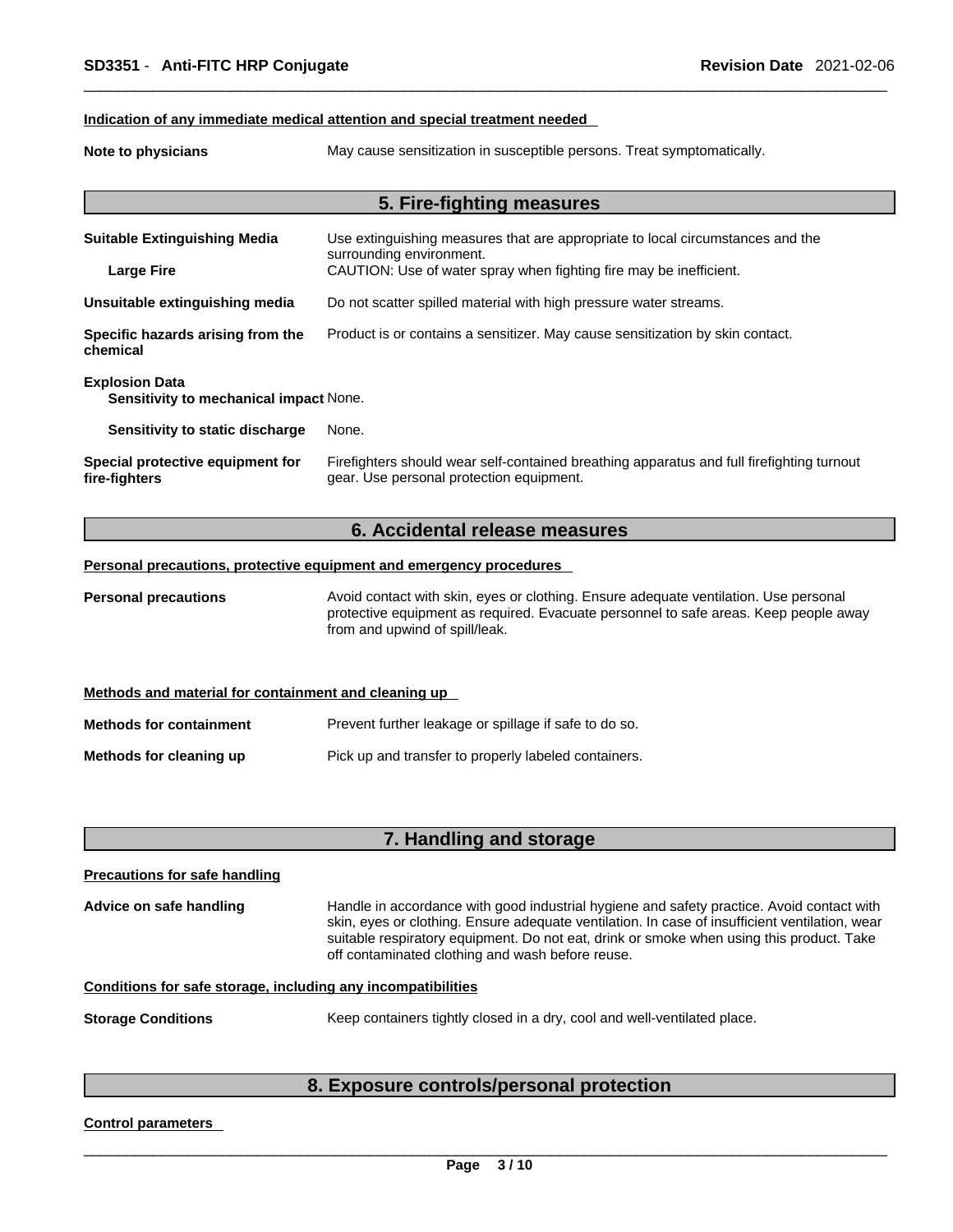#### **Appropriate engineering controls**

| <b>Engineering controls</b>           | <b>Showers</b><br>Eyewash stations<br>Ventilation systems.                                                                                                                  |
|---------------------------------------|-----------------------------------------------------------------------------------------------------------------------------------------------------------------------------|
|                                       | Individual protection measures, such as personal protective equipment                                                                                                       |
| <b>Eye/face protection</b>            | Wear safety glasses with side shields (or goggles).                                                                                                                         |
| <b>Hand protection</b>                | Wear suitable gloves.                                                                                                                                                       |
| Skin and body protection              | Wear suitable protective clothing.                                                                                                                                          |
| <b>Respiratory protection</b>         | No protective equipment is needed under normal use conditions. If exposure limits are<br>exceeded or irritation is experienced, ventilation and evacuation may be required. |
| <b>General hygiene considerations</b> | Handle in accordance with good industrial hygiene and safety practice.                                                                                                      |

#### **9. Physical and chemical properties**

#### **Information on basic physical and chemical properties**

| <b>Physical state</b> | Liauid                   |
|-----------------------|--------------------------|
| Appearance            | No information available |
| Color                 | No information available |
| Odor                  | Odorless                 |
| <b>Odor Threshold</b> | No information available |
|                       |                          |

**pH** None known **Melting point / freezing point** No data available None known<br> **Boiling point/boiling range (°C)** No data available None known **Boiling point/boiling range (°C)** No data available None known<br>
No data available No chara available Open cup **Evaporation Rate None known**<br> **Exaporation Rate Rate includes** the data available **None known**<br> **Rate in the Cone of the Cone And Are available None known Flammability** (solid, gas) **Flammability Limit in Air None known None known Upper flammability limit:** No data available **Lower flammability limit:** No data available **Vapor pressure and the contract of the contract of the contract of the Vapor Shown Wapor Contract and Vapor Vapor Shown None known variable vapor vapor value of the None known vapor vapor value of the None known vapor v Vapor density** No data available None known **Relative density**<br> **Relative density**<br> **Water solubility None known**<br>
None known<br>
None known **Water solubility <br>
<b>Water solubility nother solvents** and the data available **None known**<br> **Solubility in other solvents notata available none in the community** one known **Solubility in other solvents** and data available and the None known<br> **Partition coefficient** contract a no data available and the None known **Partition coefficient**<br> **Autoignition temperature** No data available None known<br>
None known **Autoignition temperature Decomposition temperature** None known None known **Kinematic viscosity No data available None known Dynamic Viscosity None known** no data available **None known** 

**Other information Softening point** 

# **Flash No data available Company of the Open cup**<br> **Flash point** None known

**Explosive properties** No information available **Oxidizing properties**<br> **Softening point**<br> **No information available**<br>
No information available **Molecular Weight Molecular Weight** No information available<br> **VOC Content (%)** No information available **VOC Content (%)**<br> **Content (%)**<br>
No information available<br>
No information available **Liquid Density Constructs** No information available<br> **Bulk Density No information available No information available** 

# **Property Constants Property Property Remarks • Remarks • Remarks • Remarks • None how None hown**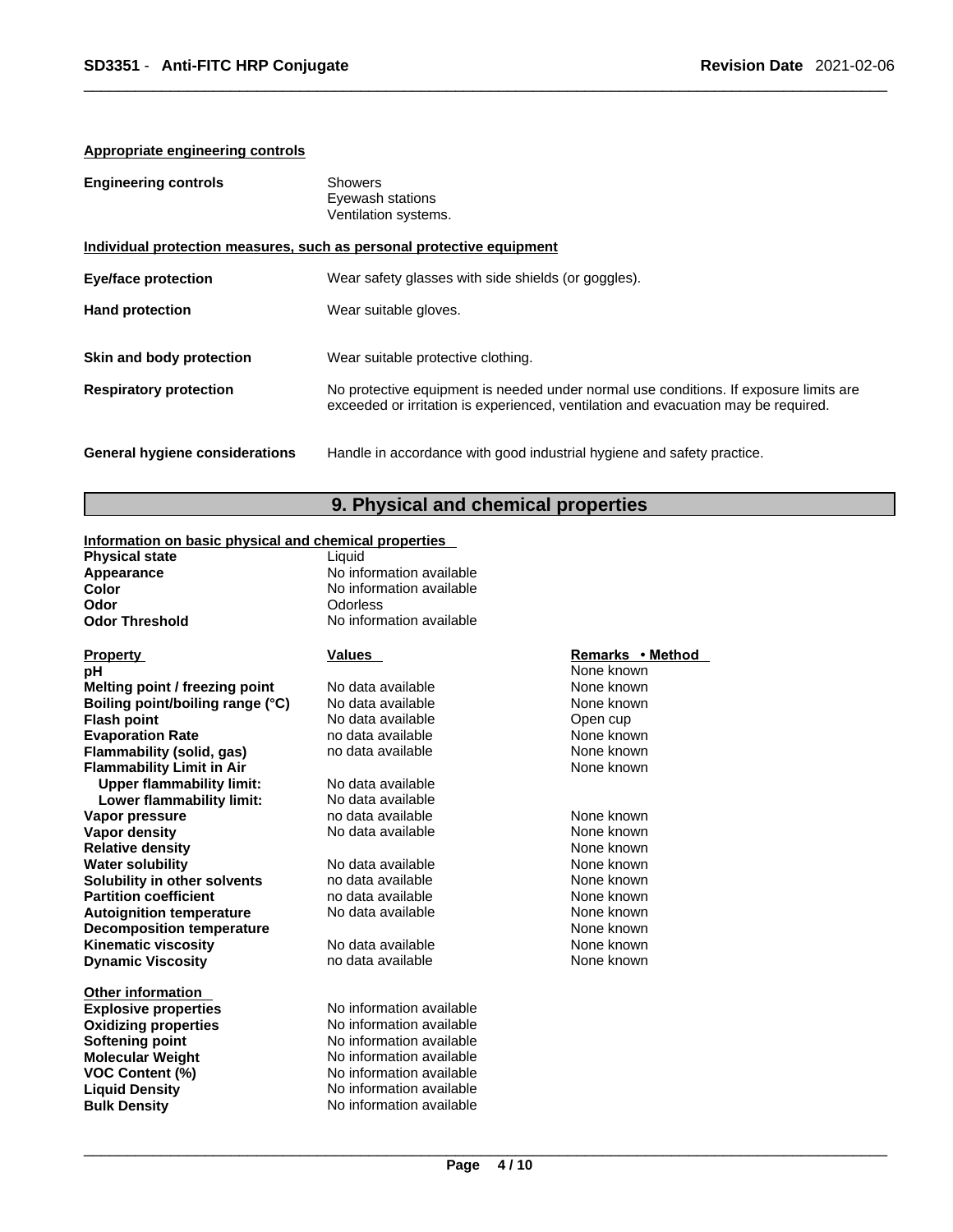## **10. Stability and reactivity**

| <b>Reactivity</b>                  | No information available.                                                  |
|------------------------------------|----------------------------------------------------------------------------|
| <b>Chemical stability</b>          | Stable under normal conditions.                                            |
| Possibility of hazardous reactions | None under normal processing.                                              |
| <b>Conditions to Avoid</b>         | None known based on information supplied.                                  |
| Incompatible materials             | None known based on information supplied.                                  |
|                                    | Hazardous decomposition products None known based on information supplied. |

## **11. Toxicological information**

#### **Information on likely routes of exposure**

| <b>Product Information</b>                                                                                                                                             |                                                   |                                                                                    |                                                                                                                                                                                     |
|------------------------------------------------------------------------------------------------------------------------------------------------------------------------|---------------------------------------------------|------------------------------------------------------------------------------------|-------------------------------------------------------------------------------------------------------------------------------------------------------------------------------------|
| <b>Inhalation</b>                                                                                                                                                      |                                                   | Specific test data for the substance or mixture is not available.                  |                                                                                                                                                                                     |
| Eye contact                                                                                                                                                            |                                                   | Specific test data for the substance or mixture is not available.                  |                                                                                                                                                                                     |
| <b>Skin contact</b>                                                                                                                                                    |                                                   | the substance or mixture is not available. Causes mild skin irritation.            | May cause sensitization by skin contact. Repeated or prolonged skin contact may cause<br>allergic reactions with susceptible persons. (based on components). Specific test data for |
| Ingestion                                                                                                                                                              |                                                   | Specific test data for the substance or mixture is not available.                  |                                                                                                                                                                                     |
| Symptoms related to the physical, chemical and toxicological characteristics                                                                                           |                                                   |                                                                                    |                                                                                                                                                                                     |
| Symptoms                                                                                                                                                               |                                                   | Itching. Rashes. Hives. Prolonged contact may cause redness and irritation.        |                                                                                                                                                                                     |
| <u>Acute toxicity</u>                                                                                                                                                  |                                                   |                                                                                    |                                                                                                                                                                                     |
| <b>Numerical measures of toxicity</b>                                                                                                                                  |                                                   |                                                                                    |                                                                                                                                                                                     |
| The following values are calculated based on chapter 3.1 of the GHS document<br><b>ATEmix (oral)</b><br><b>ATEmix (dermal)</b><br><b>ATEmix (inhalation-dust/mist)</b> | 73,948.00 mg/kg<br>36,981.40 mg/kg<br>37.048 mg/l |                                                                                    |                                                                                                                                                                                     |
| <b>Component Information</b>                                                                                                                                           |                                                   |                                                                                    |                                                                                                                                                                                     |
| Chemical name                                                                                                                                                          | Oral LD50                                         | Dermal LD50                                                                        | Inhalation LC50                                                                                                                                                                     |
| <b>TRADE SECRET</b>                                                                                                                                                    | $= 53$ mg/kg (Rat)                                |                                                                                    |                                                                                                                                                                                     |
| Delayed and immediate effects as well as chronic effects from short and long-term exposure                                                                             |                                                   |                                                                                    |                                                                                                                                                                                     |
| <b>Skin corrosion/irritation</b>                                                                                                                                       |                                                   | Classification based on data available for ingredients. May cause skin irritation. |                                                                                                                                                                                     |
| Serious eye damage/eye irritation                                                                                                                                      | No information available.                         |                                                                                    |                                                                                                                                                                                     |
|                                                                                                                                                                        |                                                   |                                                                                    |                                                                                                                                                                                     |

**Respiratory or skin sensitization** May cause sensitization by skin contact.

**Germ cell mutagenicity** No information available.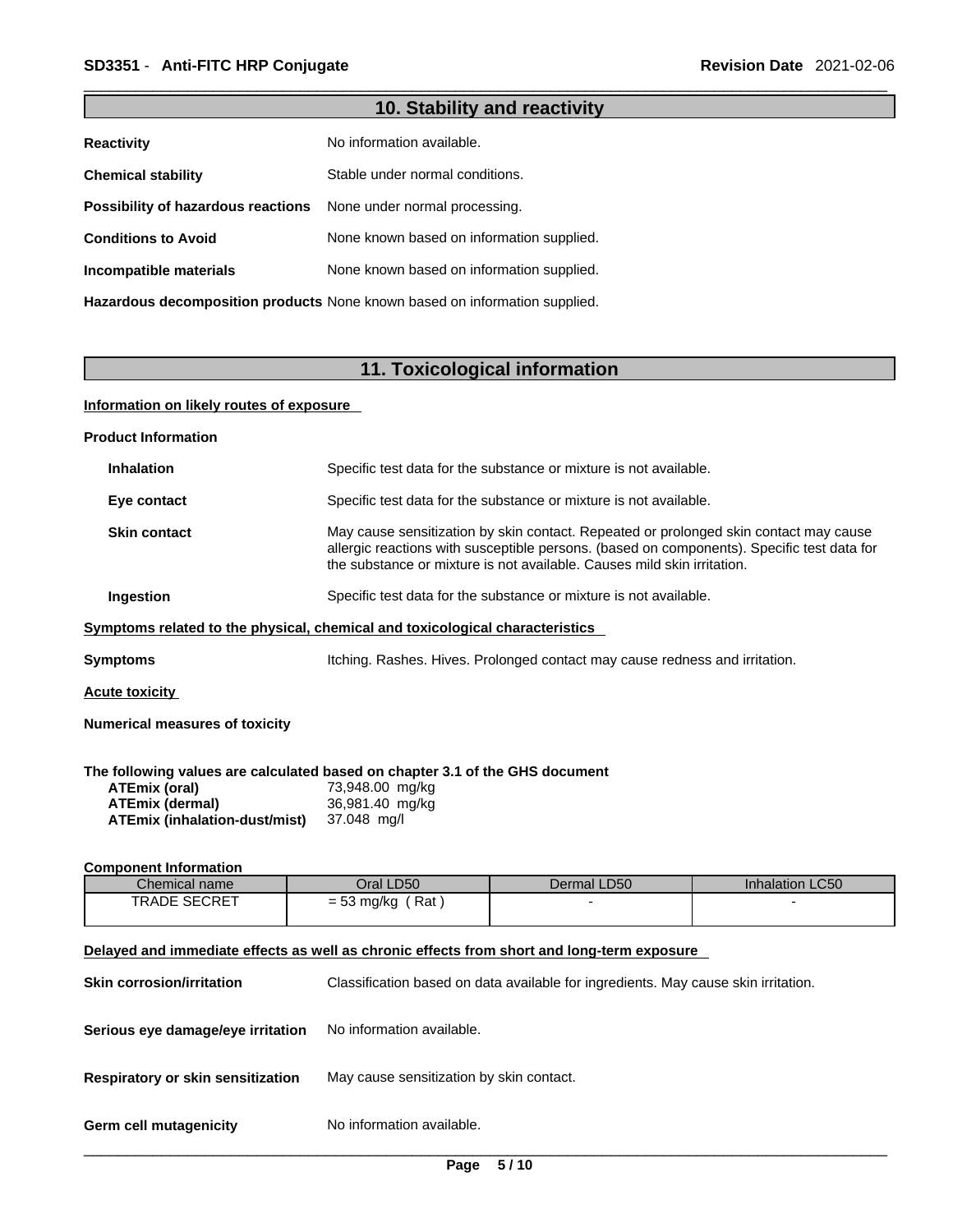| No information available.<br><b>Reproductive toxicity</b><br>No information available.<br><b>STOT - single exposure</b><br>No information available.<br><b>STOT - repeated exposure</b><br>No information available.<br><b>Aspiration hazard</b><br>No information available.<br>Other adverse effects<br>No information available.<br>Interactive effects | <b>Carcinogenicity</b> | No information available. |
|------------------------------------------------------------------------------------------------------------------------------------------------------------------------------------------------------------------------------------------------------------------------------------------------------------------------------------------------------------|------------------------|---------------------------|
|                                                                                                                                                                                                                                                                                                                                                            |                        |                           |
|                                                                                                                                                                                                                                                                                                                                                            |                        |                           |
|                                                                                                                                                                                                                                                                                                                                                            |                        |                           |
|                                                                                                                                                                                                                                                                                                                                                            |                        |                           |
|                                                                                                                                                                                                                                                                                                                                                            |                        |                           |
|                                                                                                                                                                                                                                                                                                                                                            |                        |                           |

## **12. Ecological information**

**Ecotoxicity Toxic to aquatic life. Toxic to aquatic life with long lasting effects.** 

| Chemical name       | Algae/aquatic plants     | Fish                   | Toxicity to    | Crustacea                 |
|---------------------|--------------------------|------------------------|----------------|---------------------------|
|                     |                          |                        | microorganisms |                           |
| <b>TRADE SECRET</b> | $0.03 - 0.13$ : 96 h     | 1.6: 96 h Oncorhynchus |                | 0.12 - 0.3: 48 h Daphnia  |
|                     | Pseudokirchneriella      | mykiss mg/L LC50       |                | magna mg/L EC50 Flow      |
|                     | subcapitata mg/L EC50    | semi-static            |                | through 0.71 - 0.99: 48 h |
|                     | static 0.11 - 0.16: 72 h |                        |                | Daphnia magna mg/L        |
|                     | Pseudokirchneriella      |                        |                | EC50 Static 4.71: 48 h    |
|                     | subcapitata mg/L EC50    |                        |                | Daphnia magna mg/L        |
|                     | static                   |                        |                | EC50                      |

**Persistence and degradability** No information available.

**Bioaccumulation** There is no data for this product.

#### **Component Information**

| $\mathcal L$ hemical name $\mathcal I$ | $\cdots$<br>1.111<br>Partition coefficient |
|----------------------------------------|--------------------------------------------|
| TRADE SECRET                           | ~ --<br>v. 1 J<br>$ -$                     |

**Other adverse effects** No information available.

## **13. Disposal considerations**

| Waste treatment methods                |                                                                                                                    |
|----------------------------------------|--------------------------------------------------------------------------------------------------------------------|
| Waste from residues/unused<br>products | Dispose of in accordance with local regulations. Dispose of waste in accordance with<br>environmental legislation. |
| Contaminated packaging                 | Do not reuse empty containers.                                                                                     |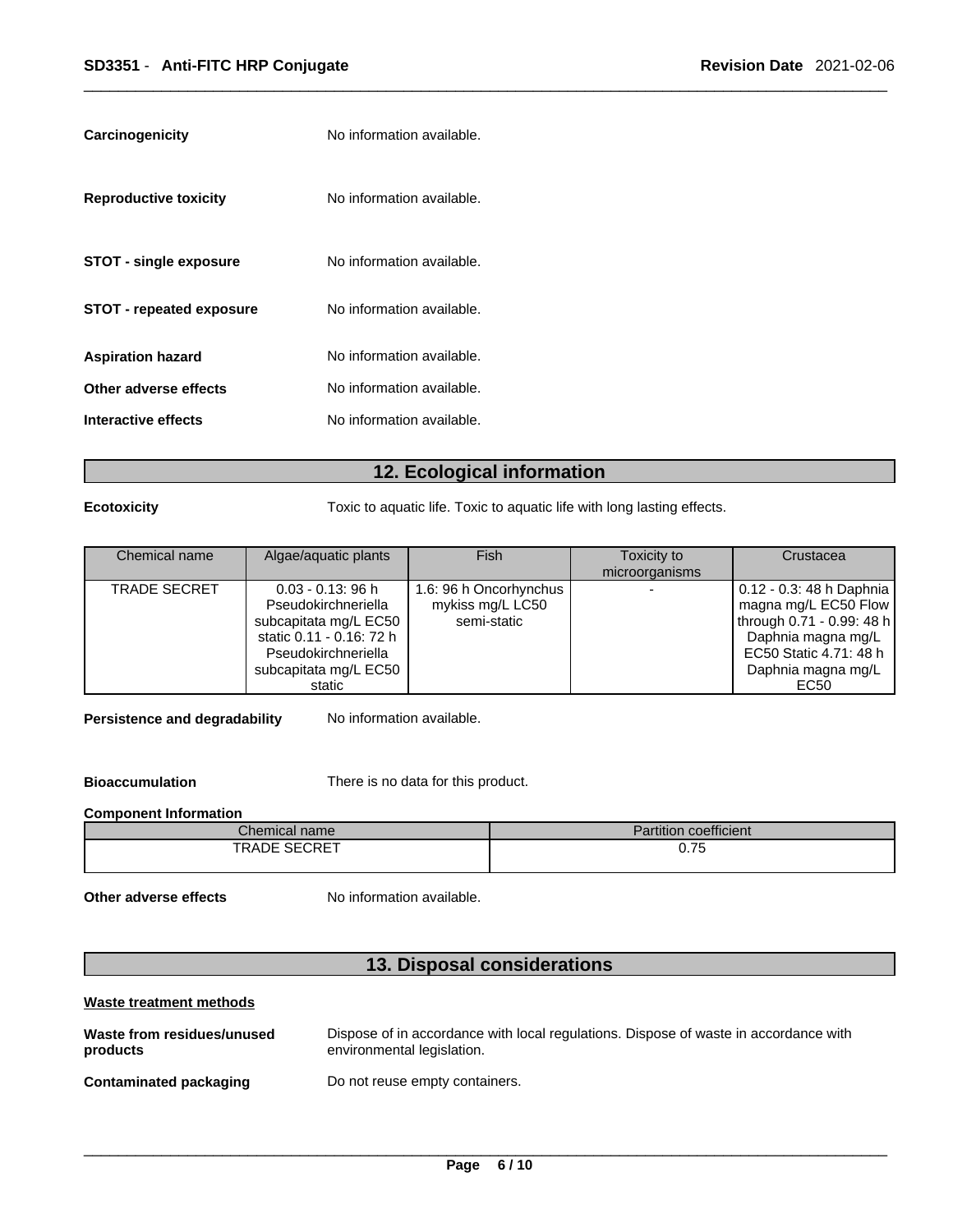# **14. Transport information**

| <b>DOT</b>                                       |                                                                                                        |
|--------------------------------------------------|--------------------------------------------------------------------------------------------------------|
| UN number or ID number                           | UN3082                                                                                                 |
| Proper shipping name                             | Environmentally hazardous substance, liquid, n.o.s.                                                    |
| <b>Transport hazard class(es)</b>                | 9                                                                                                      |
| <b>Packing group</b>                             | III                                                                                                    |
| <b>Special Provisions</b>                        | 8, 146, 173, 335, IB3, T4, TP1, TP29                                                                   |
| <b>DOT Marine Pollutant</b>                      | ΝP                                                                                                     |
| <b>Marine pollutant</b>                          | ProClin 300                                                                                            |
| <b>Description</b>                               | UN3082, Environmentally hazardous substance, liquid, n.o.s. (ProClin 300), 9, III, Marine<br>Pollutant |
| <b>Emergency Response Guide</b><br><b>Number</b> | 171                                                                                                    |
| <b>TDG</b>                                       |                                                                                                        |
| UN number or ID number                           | <b>UN3082</b>                                                                                          |
| UN proper shipping name                          | Environmentally hazardous substance, liquid, n.o.s.                                                    |
| <b>Transport hazard class(es)</b>                | 9                                                                                                      |
| <b>Packing group</b>                             | Ш                                                                                                      |
| <b>Special Provisions</b>                        | 16, 99                                                                                                 |
| <b>Marine pollutant</b>                          | ProClin 300.                                                                                           |
| <b>Description</b>                               | UN3082, Environmentally hazardous substance, liquid, n.o.s. (ProClin 300), 9, III                      |
|                                                  |                                                                                                        |
| MEX                                              |                                                                                                        |
| UN number or ID number                           | <b>UN3082</b>                                                                                          |
| UN proper shipping name                          | Environmentally hazardous substance, liquid, n.o.s.                                                    |
| <b>Transport hazard class(es)</b>                | 9                                                                                                      |
| <b>Packing group</b>                             | III                                                                                                    |
| <b>Technical Name</b>                            | {TCODE="TNX"}: {COMP="'55965-84-9','MC02167'"}                                                         |
| <b>Description</b>                               | UN3082, Environmentally hazardous substance, liquid, n.o.s. (ProClin 300), 9, III                      |
| <b>Special Provisions</b>                        | 274, 331, 335                                                                                          |
|                                                  |                                                                                                        |
| ICAO (air)<br>UN number or ID number             | <b>UN3082</b>                                                                                          |
| UN proper shipping name                          | Environmentally hazardous substance, liquid, n.o.s.                                                    |
| <b>Transport hazard class(es)</b>                | 9                                                                                                      |
| <b>Packing group</b>                             | III                                                                                                    |
| <b>Description</b>                               | UN3082, Environmentally hazardous substance, liquid, n.o.s. (ProClin 300), 9, III                      |
| <b>Special Provisions</b>                        | A97, A158, A197                                                                                        |
|                                                  |                                                                                                        |
| <b>IATA</b>                                      |                                                                                                        |
| UN number or ID number                           | <b>UN3082</b>                                                                                          |
| UN proper shipping name                          | Environmentally hazardous substance, liquid, n.o.s.                                                    |
| Transport hazard class(es)                       | 9                                                                                                      |
| <b>Packing group</b>                             | Ш                                                                                                      |
| <b>Technical Name</b>                            | ProClin 300                                                                                            |
| <b>Description</b>                               | UN3082, Environmentally hazardous substance, liquid, n.o.s. (ProClin 300), 9, III                      |
| <b>Special Provisions</b>                        | A97, A158, A197                                                                                        |
| <b>ERG Code</b>                                  | 9L                                                                                                     |
|                                                  |                                                                                                        |
| <b>IMDG</b><br>UN number or ID number            | <b>UN3082</b>                                                                                          |
|                                                  |                                                                                                        |
| UN proper shipping name                          | Environmentally hazardous substance, liquid, n.o.s.                                                    |
|                                                  |                                                                                                        |
| <b>Transport hazard class(es)</b>                | 9                                                                                                      |
| <b>Packing group</b>                             | Ш                                                                                                      |
| EmS-No                                           | F-A, S-F                                                                                               |
| <b>Special Provisions</b>                        | 274, 335, 969                                                                                          |
| <b>Marine pollutant</b>                          | P                                                                                                      |
| <b>Marine Pollutant</b>                          | ProClin 300                                                                                            |
| <b>Description</b>                               | UN3082, Environmentally hazardous substance, liquid, n.o.s. (ProClin 300), 9, III, Marine              |
|                                                  | Pollutant                                                                                              |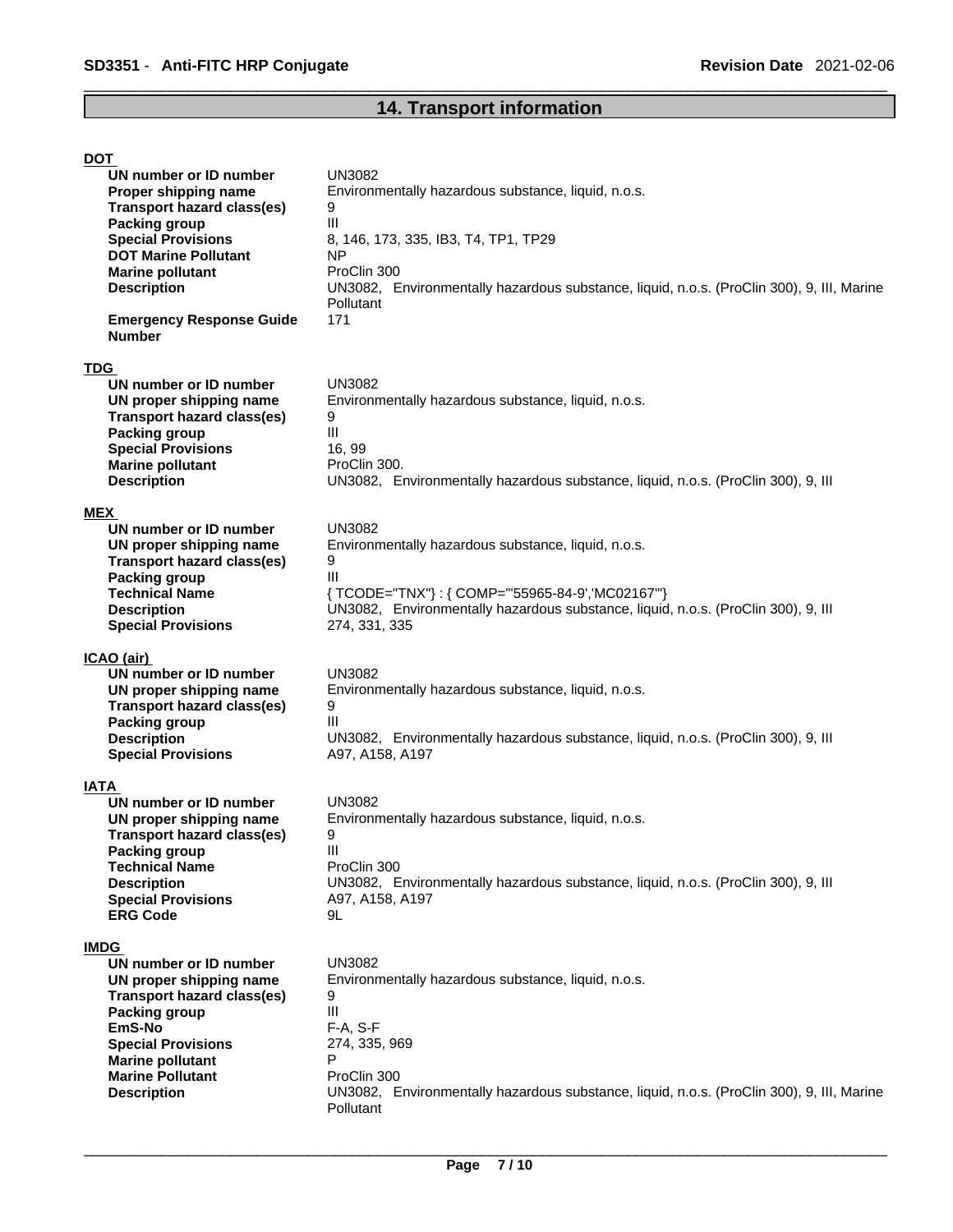| RID                               |                                                                                        |
|-----------------------------------|----------------------------------------------------------------------------------------|
| UN number or ID number            | <b>UN3082</b>                                                                          |
| UN proper shipping name           | Environmentally hazardous substance, liquid, n.o.s.                                    |
| Transport hazard class(es)        | 9                                                                                      |
| Packing group                     | III                                                                                    |
| <b>Classification code</b>        | M <sub>6</sub>                                                                         |
| <b>Special Provisions</b>         | 274, 335, 375, 601                                                                     |
| <b>Description</b>                | UN3082, Environmentally hazardous substance, liquid, n.o.s. (ProClin 300), 9, III      |
| <b>ADR</b>                        |                                                                                        |
| UN number or ID number            | <b>UN3082</b>                                                                          |
| UN proper shipping name           | Environmentally hazardous substance, liquid, n.o.s.                                    |
| <b>Transport hazard class(es)</b> | 9                                                                                      |
| Packing group                     | Ш                                                                                      |
| <b>Classification code</b>        | M <sub>6</sub>                                                                         |
| <b>Tunnel restriction code</b>    | $(-)$                                                                                  |
| <b>Special Provisions</b>         | 274, 335, 601, 375                                                                     |
| <b>Description</b>                | UN3082, Environmentally hazardous substance, liquid, n.o.s. (ProClin 300), 9, III, (-) |
| <b>ADN</b>                        |                                                                                        |
| UN number or ID number            | <b>UN3082</b>                                                                          |
| UN proper shipping name           | Environmentally hazardous substance, liquid, n.o.s.                                    |
| Transport hazard class(es)        | 9                                                                                      |
| Packing group                     | III                                                                                    |
| <b>Classification code</b>        | M <sub>6</sub>                                                                         |
| <b>Special Provisions</b>         | 274, 335, 375, 601                                                                     |
| <b>Description</b>                | UN3082, Environmentally hazardous substance, liquid, n.o.s. (ProClin 300), 9, III      |
| <b>Equipment Requirements</b>     | <b>PP</b>                                                                              |

#### **15. Regulatory information**

#### **International Inventories**

#### **TSCA** -.

\*Contact supplier for details. One or more substances in this product are either not listed on the US TSCA inventory, listed on the confidential US TSCA inventory or are otherwise exempted from inventory listing requirements

| <b>DSL/NDSL</b>      | ٠. |  |
|----------------------|----|--|
| <b>EINECS/ELINCS</b> |    |  |
| <b>ENCS</b>          |    |  |
| <b>IECSC</b>         |    |  |
| KECL                 | -. |  |
| <b>PICCS</b>         | ٠. |  |
| <b>AICS</b>          |    |  |
|                      |    |  |

 **Legend:** 

 **TSCA** - United States Toxic Substances Control Act Section 8(b) Inventory

 **DSL/NDSL** - Canadian Domestic Substances List/Non-Domestic Substances List

 **EINECS/ELINCS** - European Inventory of Existing Chemical Substances/European List of Notified Chemical Substances

 **ENCS** - Japan Existing and New Chemical Substances

 **IECSC** - China Inventory of Existing Chemical Substances

 **KECL** - Korean Existing and Evaluated Chemical Substances

 **PICCS** - Philippines Inventory of Chemicals and Chemical Substances

 **AICS** - Australian Inventory of Chemical Substances

#### **US Federal Regulations**

#### **SARA 313**

Section 313 of Title III of the Superfund Amendments and Reauthorization Act of 1986 (SARA). This product does not contain any chemicals which are subject to the reporting requirements of the Act and Title 40 of the Code of Federal Regulations, Part 372.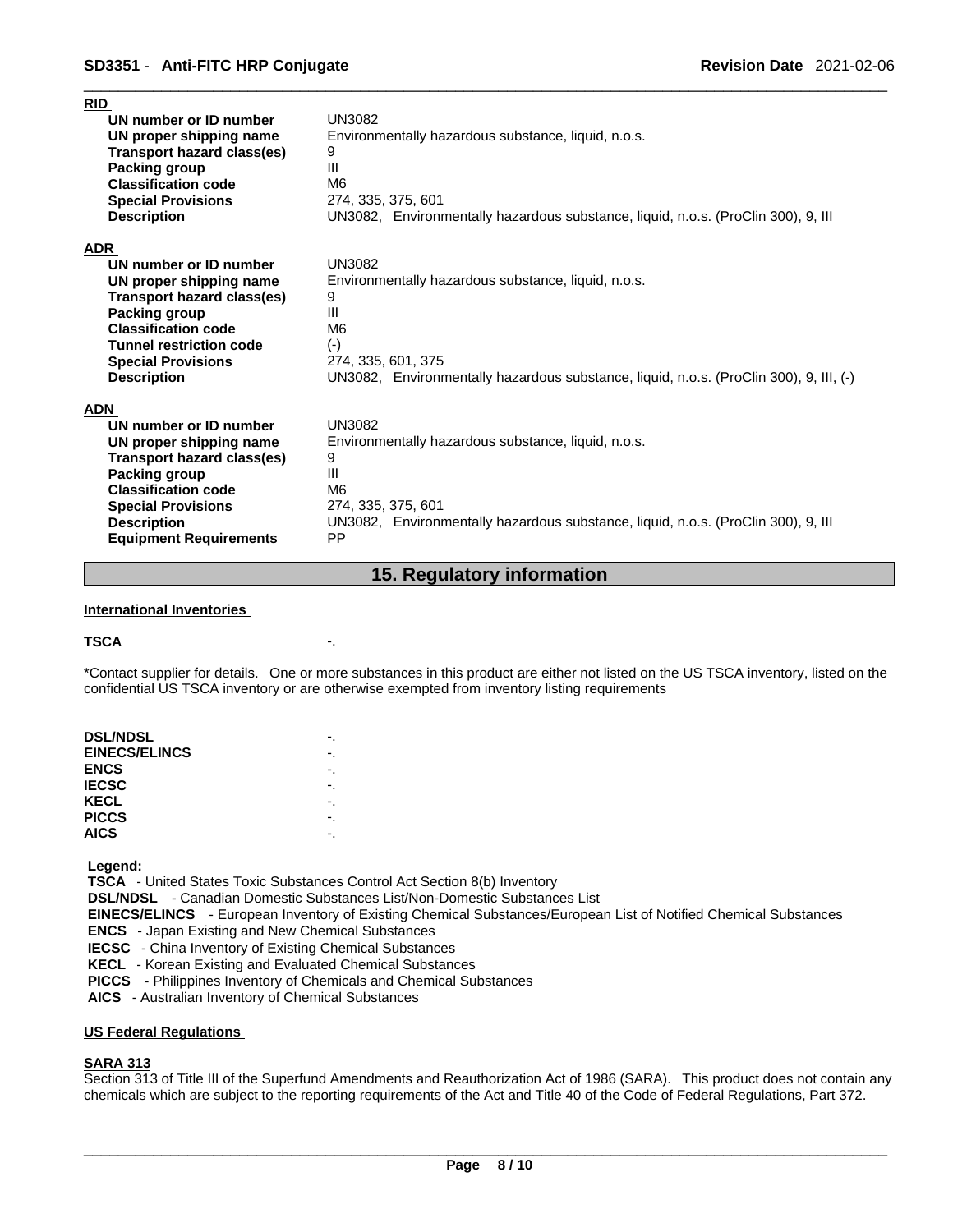#### **SARA 311/312 Hazard Categories**

Should this product meet EPCRA 311/312 Tier reporting criteria at 40 CFR 370, refer to Section 2 of this SDS for appropriate classifications.

#### **CWA (Clean WaterAct)**

This product does not contain any substances regulated as pollutants pursuant to the Clean Water Act (40 CFR 122.21 and 40 CFR 122.42).

#### **CERCLA**

This material, as supplied, does not contain any substances regulated as hazardous substances under the Comprehensive Environmental Response Compensation and Liability Act (CERCLA) (40 CFR 302) or the Superfund Amendments and Reauthorization Act (SARA) (40 CFR 355). There may be specific reporting requirements at the local, regional, or state level pertaining to releases of this material.

#### **US State Regulations**

#### **California Proposition 65**

This product does not contain any Proposition 65 chemicals.

#### **U.S. State Right-to-Know Regulations**

This product does not contain any substances regulated under applicable state right-to-know regulations

#### **U.S. EPA Label Information**

#### **EPA Pesticide Registration Number** Not applicable

|                                   |                                                                                                     |  | <b>16. Other information</b>            |                                     |                                            |  |
|-----------------------------------|-----------------------------------------------------------------------------------------------------|--|-----------------------------------------|-------------------------------------|--------------------------------------------|--|
| <b>NFPA</b><br>HMIS               | Health hazards 2<br><b>Health hazards</b> 2                                                         |  | <b>Flammability 0</b><br>Flammability 0 | Instability 0<br>Physical hazards 0 | Special hazards -<br>Personal protection X |  |
|                                   | Key or legend to abbreviations and acronyms used in the safety data sheet                           |  |                                         |                                     |                                            |  |
|                                   | Legend Section 8: EXPOSURE CONTROLS/PERSONAL PROTECTION                                             |  |                                         |                                     |                                            |  |
| <b>TWA</b>                        | Time weighted average<br>STEL<br>Short term exposure limit                                          |  |                                         |                                     |                                            |  |
| Ceiling                           | Maximum limit value                                                                                 |  |                                         | Skin designation                    |                                            |  |
|                                   | Key literature references and sources for data used to compile the SDS                              |  |                                         |                                     |                                            |  |
|                                   | Agency for Toxic Substances and Disease Registry (ATSDR)                                            |  |                                         |                                     |                                            |  |
|                                   | U.S. Environmental Protection Agency ChemView Database                                              |  |                                         |                                     |                                            |  |
|                                   | European Food Safety Authority (EFSA)                                                               |  |                                         |                                     |                                            |  |
|                                   | EPA (Environmental Protection Agency)                                                               |  |                                         |                                     |                                            |  |
|                                   | Acute Exposure Guideline Level(s) (AEGL(s))                                                         |  |                                         |                                     |                                            |  |
|                                   | U.S. Environmental Protection Agency Federal Insecticide, Fungicide, and Rodenticide Act            |  |                                         |                                     |                                            |  |
|                                   | U.S. Environmental Protection Agency High Production Volume Chemicals                               |  |                                         |                                     |                                            |  |
| Food Research Journal             |                                                                                                     |  |                                         |                                     |                                            |  |
| Hazardous Substance Database      |                                                                                                     |  |                                         |                                     |                                            |  |
|                                   | International Uniform Chemical Information Database (IUCLID)                                        |  |                                         |                                     |                                            |  |
| Japan GHS Classification          |                                                                                                     |  |                                         |                                     |                                            |  |
|                                   | Australia National Industrial Chemicals Notification and Assessment Scheme (NICNAS)                 |  |                                         |                                     |                                            |  |
|                                   | NIOSH (National Institute for Occupational Safety and Health)                                       |  |                                         |                                     |                                            |  |
|                                   | National Library of Medicine's ChemID Plus (NLM CIP)                                                |  |                                         |                                     |                                            |  |
|                                   | National Library of Medicine's PubMed database (NLM PUBMED)                                         |  |                                         |                                     |                                            |  |
| National Toxicology Program (NTP) |                                                                                                     |  |                                         |                                     |                                            |  |
|                                   | New Zealand's Chemical Classification and Information Database (CCID)                               |  |                                         |                                     |                                            |  |
|                                   | Organization for Economic Co-operation and Development Environment, Health, and Safety Publications |  |                                         |                                     |                                            |  |
|                                   | Organization for Economic Co-operation and Development High Production Volume Chemicals Program     |  |                                         |                                     |                                            |  |
|                                   | Organization for Economic Co-operation and Development Screening Information Data Set               |  |                                         |                                     |                                            |  |
| World Health Organization         |                                                                                                     |  |                                         |                                     |                                            |  |